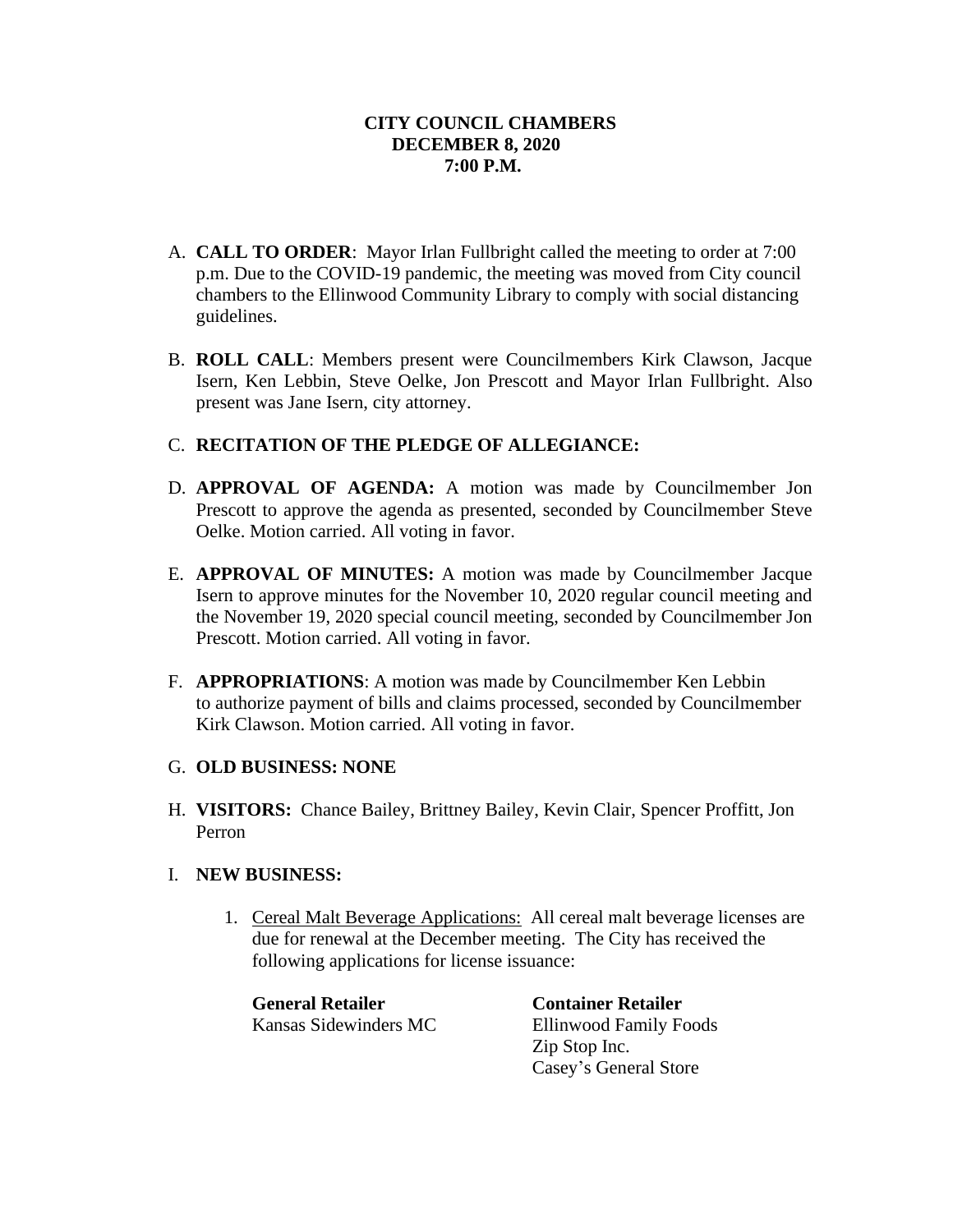A motion was made by Councilmember Kirk Clawson to approve the cereal malt beverage applications and issue licenses for the applicants presented above for 2020. Seconded by Councilmember Steve Oelke. Motion carried. All voting in favor.

2. Senior Center Request: Presented to council was a letter from Mary Jo Cunningham, President of the Ellinwood Senior Center requesting financial assistance from the City to upgrade their computer and internet service.

Staff explained that city staff has contacted H & B Communications and they are willing to assist the Senior Center and provide them with updated computer equipment. A motion was made by Councilmember Jon Prescott to approve up to \$1000 for a computer upgrade for the Senior Center, seconded by Councilmember Jacque Isern. Motion carried. All voting in favor.

3. Wastewater Treatment Plant Gas Line: Staff explained the sewer treatment plant is served by natural gas for both heating and emergency generator operations. The line that feeds this gas was installed in 1998 and is placed across property owned by Knop Sand Co for which the city has an easement from Knop Sand. Since that time, Knop Sand would like to move the line to allow them to pump sand further south.

Staff has contacted Darin Hall with EBH and was told the surveying costs of the project would be \$2800. Staff anticipates the total estimated cost of installation and materials including the surveying costs could be approximately \$9000. Staff reported that Knop Sand will be responsible for the materials and installation of the gas line.

A motion was made by Councilmember Ken Lebbin to approve contributing up to \$2800 for the surveying costs to move the gas line, seconded by Councilmember Jon Prescott. Motion carried. All voting in favor.

4. Street Department Pick-up Purchase: Staff explained the 2021 budget includes funding to purchase a new pick-up for the street department, however staff is requesting council to consider the purchase this year. City staff has requested a four-wheel drive one-ton chassis which would be useful during weather emergencies and with pulling heavy trailers and pumps.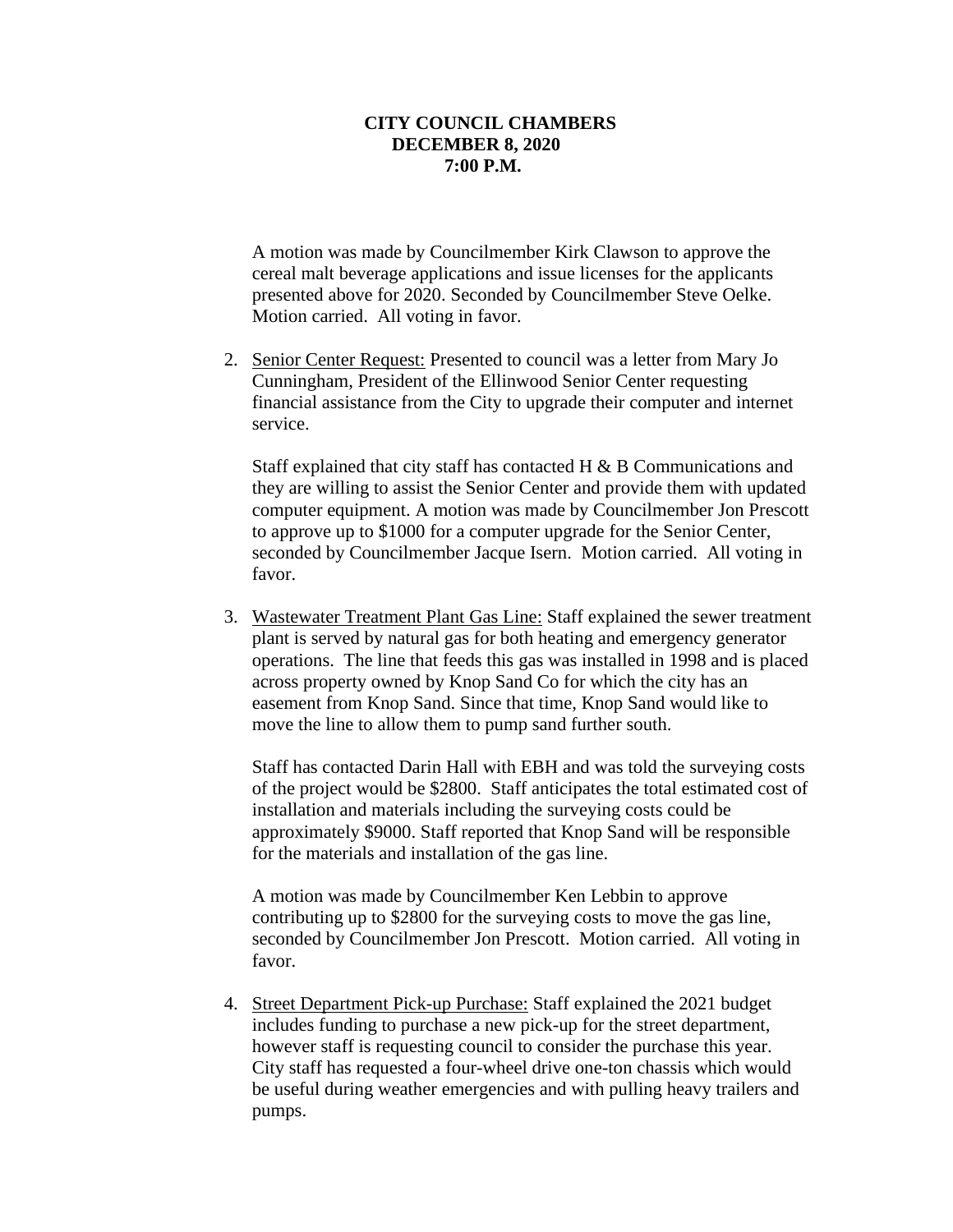Presented to council were 3 bids received from Marmie Motors. Staff noted the bids include a utility box that would be installed on the truck prior to delivery and also noted all vehicles have a 6 to 10 month delivery date.

| 2021 Dodge Tradesman | \$37,696.00 |
|----------------------|-------------|
| 2021 Chevy Silverado | \$38,510.00 |
| 2021 Ford F350       | \$42,983.00 |

A motion was made by Councilmember Kirk Clawson to approve the purchase of the 2021 Chevy Silverado from Marmie Motors in the amount of \$38,010.00 (with a deduction of \$500 from the cost with the deletion of the spare tire) seconded by Councilmember Jacque Isern. Motion carried. All voting in favor.

 5. Executive Session for Non-Elected Personnel: An executive session was requested for discussion of non-elected personnel related to individual employees' performance. A motion was made by Councilmember Ken Lebbin to recess into executive session for the purpose of discussion of individual employees' performance pursuant to KSA 75-4319(b)(1). Executive session will be for twenty (20) minutes beginning at 8:10 p.m. until 8:30 p.m. and council will reconvene in the library at that time. Persons to remain in executive session are the governing body, city administrator and city attorney, seconded by Councilmember Steve Oelke. Motion carried. All voting in favor. The governing body recessed into executive session at 8:10 p.m.

Meeting reconvened at 8:30 p.m. No action taken. A motion was made by Councilmember Ken Lebbin to recess into executive session for an additional twenty (20) minutes to discuss individual employees' performance pursuant to KSA 75-4319(b)(1). The open meeting will reconvene in the library at 8:50 p.m. Persons to remain in executive session are the governing body, city administrator and city attorney. Motion seconded by Councilmember Jon Prescott. Motion carried. All voting in favor. The governing body recessed into executive session at 8:30 p.m.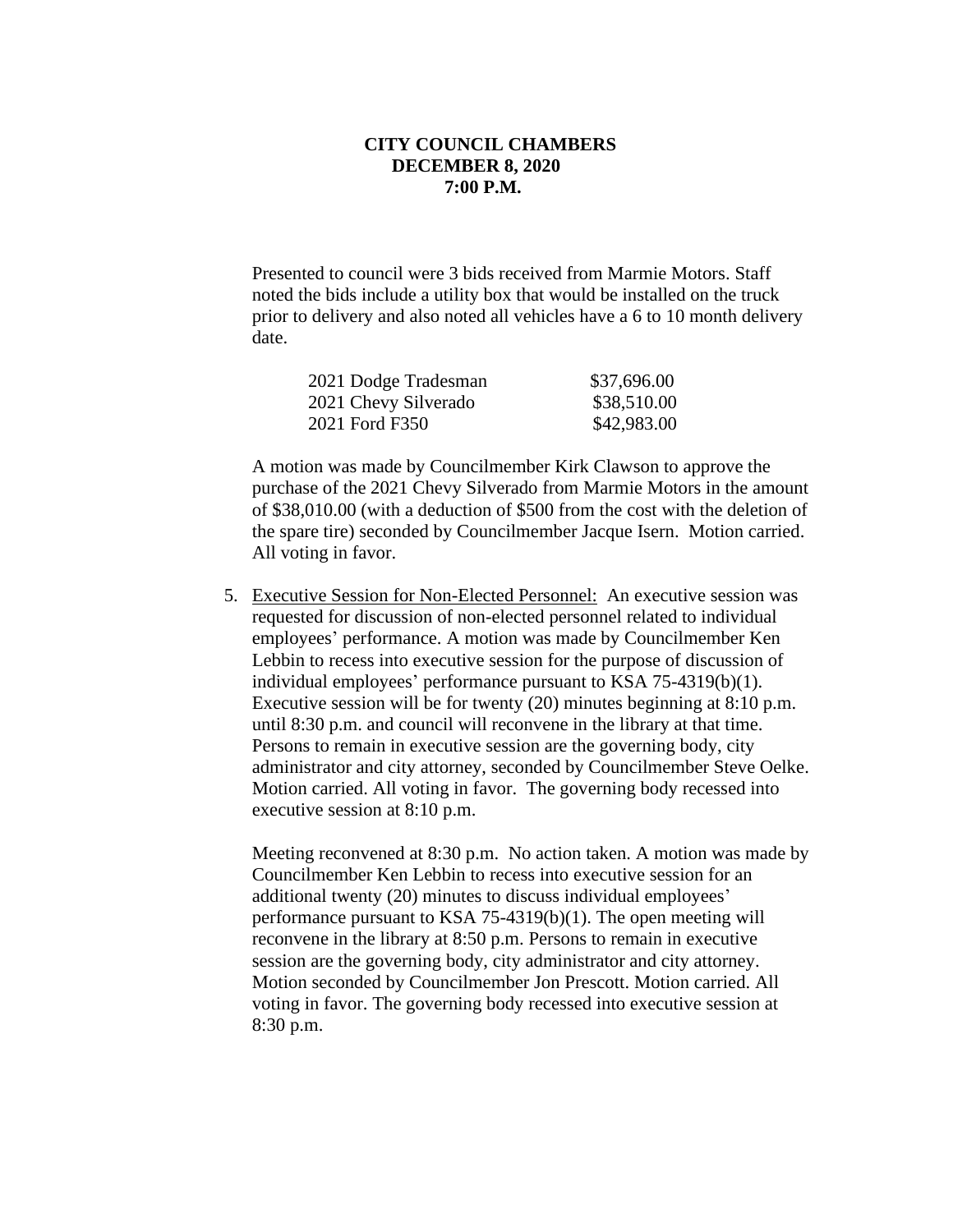Meeting reconvened at 8:50 p.m. No action taken. A motion was made by Councilmember Ken Lebbin to recess into executive session for an additional ten (10) minutes to discuss individual employees' performance pursuant to KSA 75-4319(b)(1). The open meeting will reconvene in the library at 9:00 p.m. Persons to remain in executive session are the governing body and city attorney. Motion seconded by Councilmember Jon Prescott. Motion carried. All voting in favor. The governing body recessed into executive session at 8:50 p.m.

Meeting reconvened at 9:00 p.m. No action taken.

 6. Employee Salaries: Staff explained the budget for 2021 allowed for a 3% increase in employee's wages, however due to the increase in the health insurance premium, council approved to use 1.5% of the budgeted wage increase to help fund the increased premium cost, therefore leaving a 1.5% budget for wage increases.

A motion was made by Councilmember Jon Prescott to approve a 1.50% raise for all full-time employees, including the City Administrator, to be effective the first payroll in January, seconded by Kirk Clawson. Motion carried. All voting in favor.

7. Executive Session for Flood Control Property Acquisition: An executive session is requested for discussion of the acquisition of real property related to the flood control project. A motion was made by Councilmember Ken Lebbin to recess into executive session pursuant to KSA 75-4319(b)(6) for the purpose of discussion of the acquisition of real property relating to the flood control project. Executive session will be for ten (10) minutes beginning at 9:10 p.m. until 9:20 p.m. and council will reconvene in the library at that time. Persons to remain for the executive session are the governing body, city administrator and city attorney, seconded by Councilmember Jon Prescott. Motion carried. All voting in favor. The governing body recessed into executive session at 9:10 p.m.

Meeting reconvened at 9:20 p.m. No action taken.